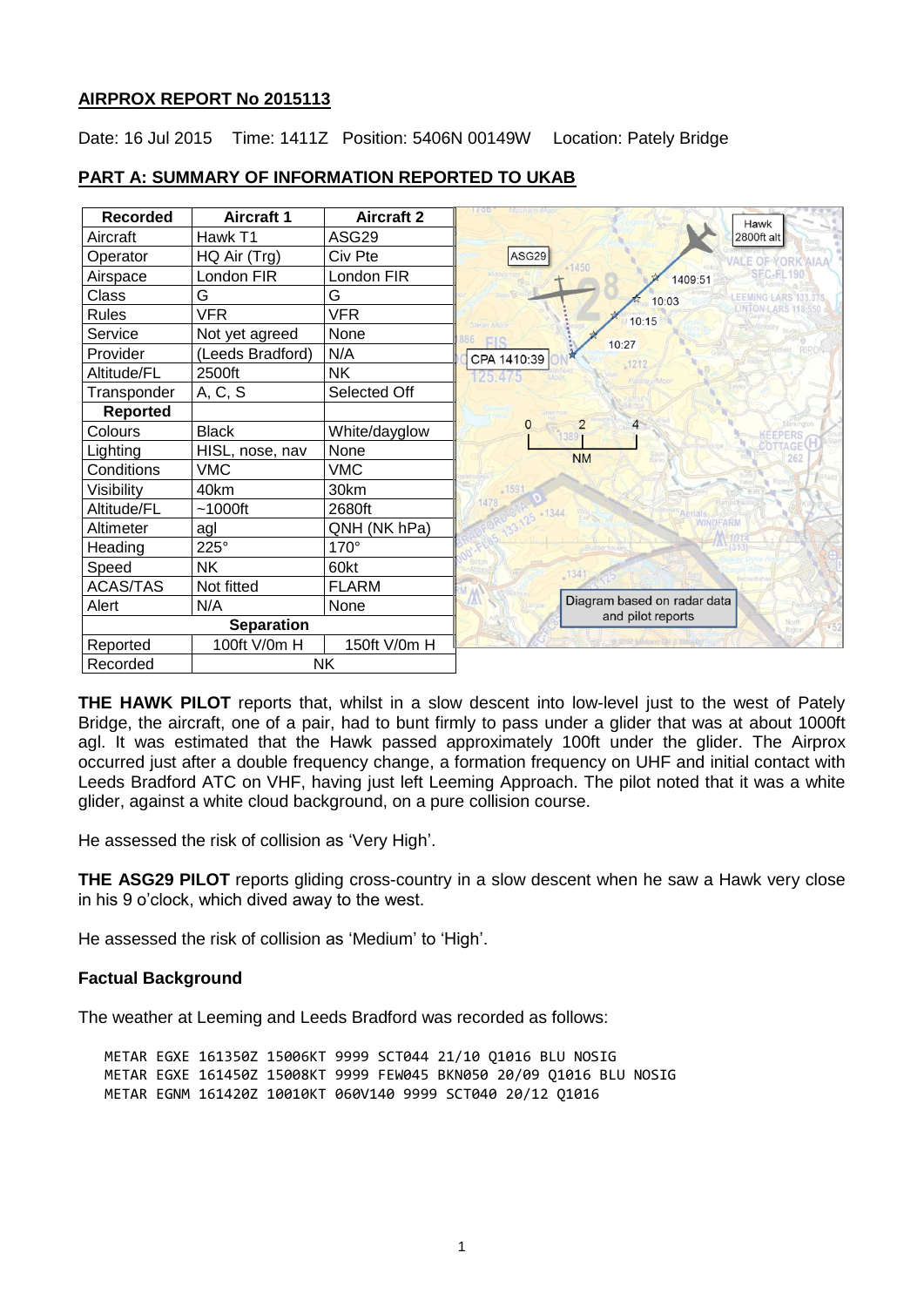## **Analysis and Investigation**

### **UKAB Secretariat**

The Hawk and ASG29 pilots shared an equal responsibility for collision avoidance and not to operate in such proximity to other aircraft as to create a collision hazard<sup>1</sup>. If the incident geometry is considered as converging then the Hawk pilot was required to give way to the ASG29<sup>2</sup>.

## **Occurrence Investigation**

The unit Occurrence Safety Investigation also established that:

• The Hawk formation leader had asked Leeming Approach whether there was 'any traffic to affect' before going en-route to Leeds Bradford ATC but that the glider did not appear on the Leeming Approach radar and consequently could not be passed as Traffic Information.

 The glider pilot did not use his radio to contact an external agency as 'he did not want the possibility of being ordered to go in a direction that he did not want to go in whilst maintaining Class G airspace'.

 The glider batteries were not sufficiently powerful to supply the transponder for the anticipated 5hr sortie duration and consequently it was selected off.

The glider pilot only used the strobe light on recovery.

 Hawk pilots would not normally expect to encounter a glider at 1000ft agl at the Airprox location.

## **Comments**

#### **HQ Air Command**

The normal barriers to an Airprox in Class G airspace are Traffic Information, electronic and visual conspicuity, and lookout. In this instance, the Hawk pilot took all reasonable measures to check for potential conflictions by confirming with Leeming Approach whether there was traffic to affect prior to his descent. The reluctance of the ASG29 pilot to contact Leeming ATC due to concerns regarding potential rerouting, in addition to his choice to switch off his strobe and IFF to preserve battery life, degraded the normal Airprox barriers and prevented other airspace users from identifying his aircraft at distance. As a result, collision was avoided due to the final barrier of lookout and associated manoeuvre, albeit at a late stage.

It is noteworthy that the recent Regional Airspace User Working Group (RAUWG) hosted by RAF Leeming discussed and encouraged the use of radios and other electronic aids to improve situational awareness. Additionally, the perception that glider pilots would be 'ordered' to take Military ATC directions that they either did not want, or with which they could not comply, was explained not to be the case. This incident will be used as a case study in subsequent RAUWGs as a means of reinforcing the mutual benefits of conspicuity aids (strobes, transponder, radio) when operating in Class G airspace

# **BGA**

The BGA agrees that it would have been helpful for the glider pilot to have felt he could have used the electronic/visual conspicuity aids that he had made the effort to install. Replacement highcapacity LFP battery packs are now on the market and can be retrofitted with little effort. We concur that RAUWGs are an excellent initiative and hope to see more of them around the country.

#### **Summary**

 $\overline{\phantom{a}}$ 

<sup>1</sup> SERA.3205 Proximity.

 $2$  SERA.3210 Right-of-way (c) (2) Converging.